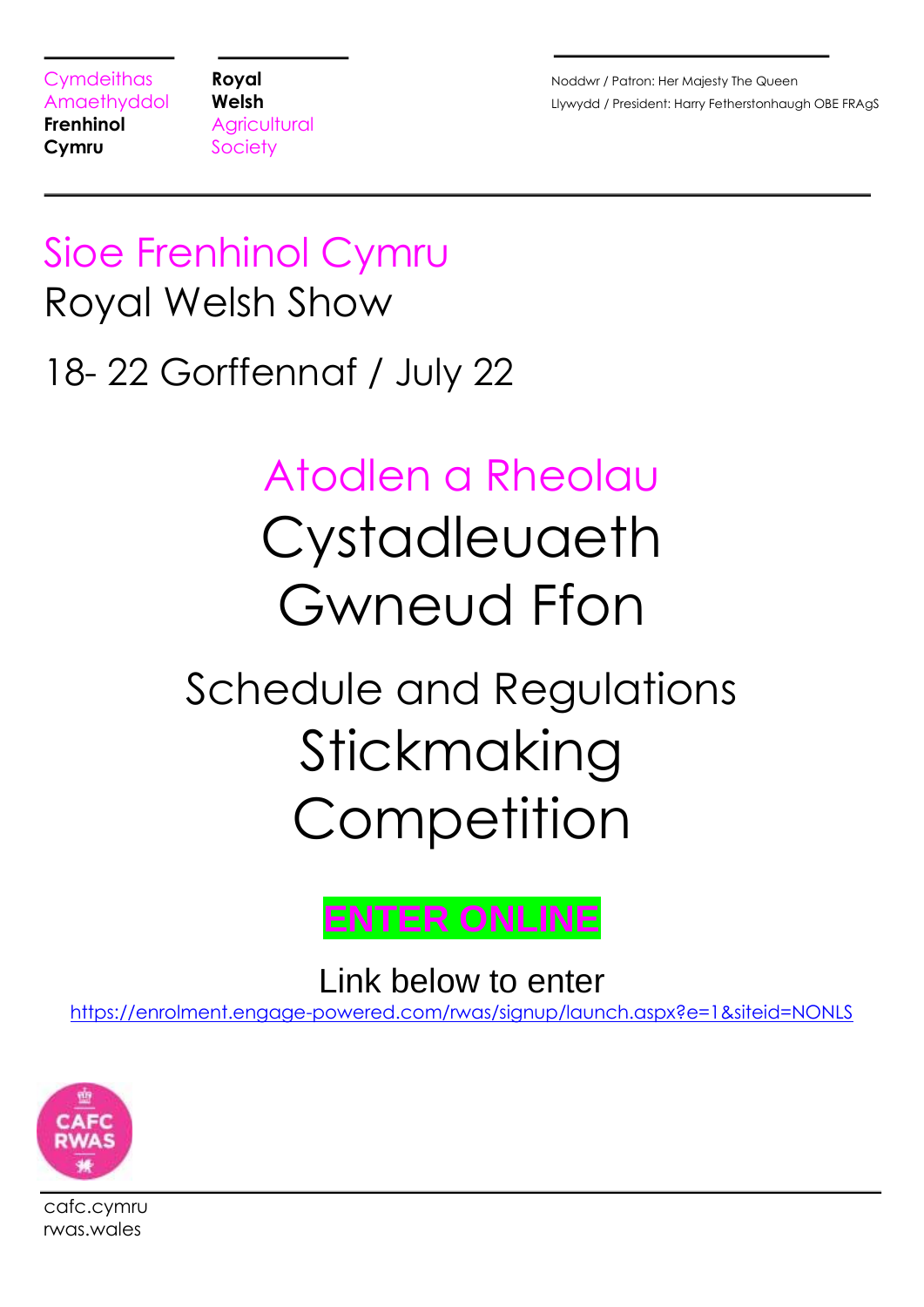### **Ceisiadau Olaf Closing date for entries**

10 Mehefin / June 2022

## **Tâl Ymgeisio Entry Fee**

No Entry Fee

## **Gwobrau**

#### **Prizes**

Prize cards offered to 1st, 2nd, 3rd, 4th and 5th placed entries Additional awards may be made as a result of special merit (highly commended and commended).

#### **Cyflwyniad Gwobrau Presentation of Awards**

Monday 18 July at 3.15pm

#### **Manylion cyswllt Contact details**

Mrs Bethan Davies CAFC Cyf / RWAS Ltd. Llanelwedd Llanfair ym Muallt / Builth Wells Powys LD2 3SY



01982 554 411

 $\boxtimes$ bethan@rwas.co.uk

rwas.wales **Contract Contract Contract** 

**Beirniad Judge** Mr Geraint Davies, Carmarthenshire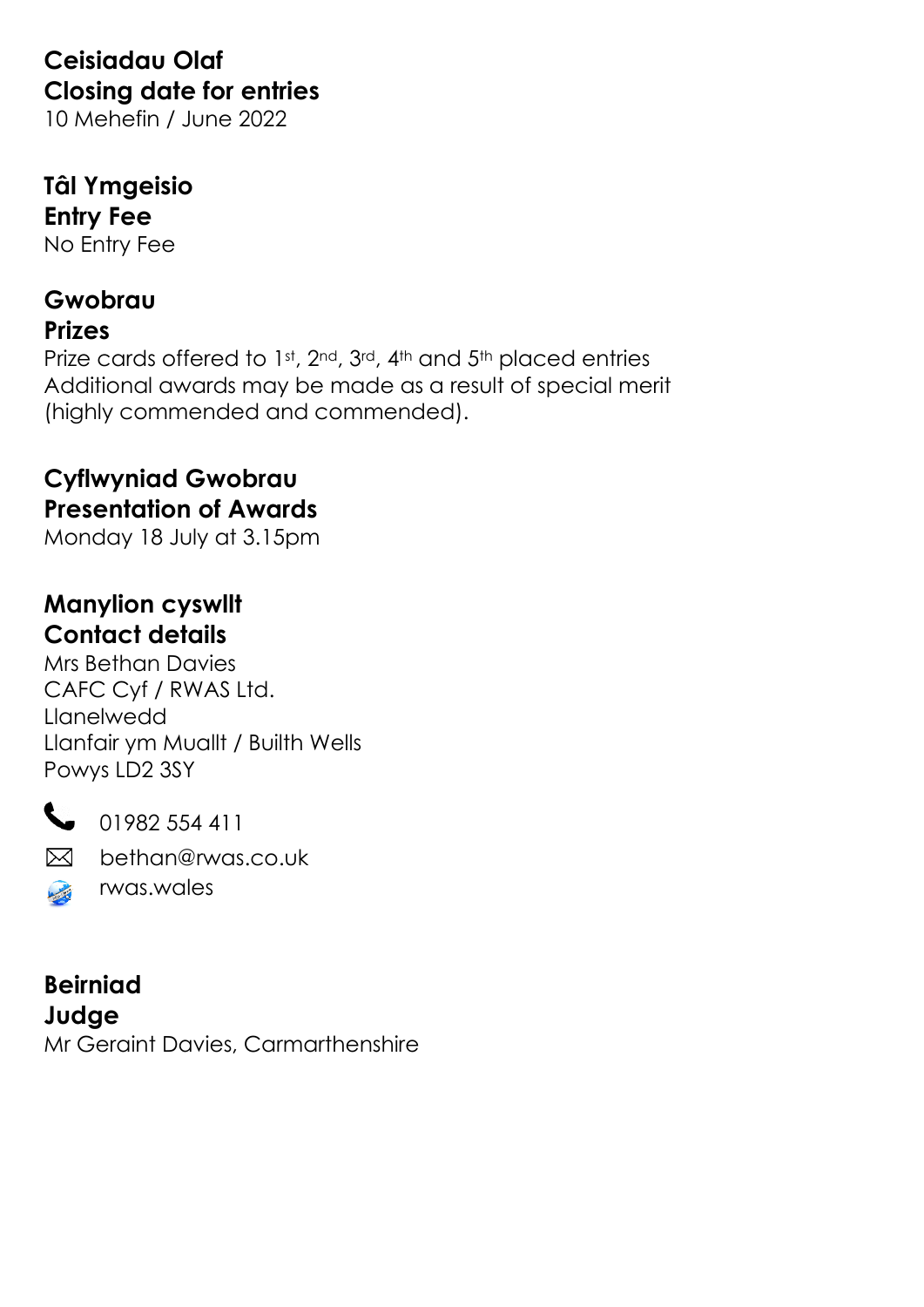#### **Prif Stiward yr Adran / Chief Sectional Steward**

Mr Clive Jones, Carmarthenshire

#### **Stiwardiaid / Stewards**

Ms Esther Barrett, Swansea Mrs Eileen George, Carmarthenshire Mr Geraint Davies, Carmarthenshire Mr Tony Williams, Carmarthenshire Ms Eleri Davies, Carmarthenshire Mr Reg Marshall, Herefordshire Mr Eirwyn T Jones, Carmarthenshire

#### **Dosbarth / Class**

- SM1. Shepherd's crook wood
- SM2. Shepherd's crook horn
- SM3. Market stick wood
- SM4. Market stick horn
- SM5. Thumb stick wood
- SM6. Thumb stick horn
- SM7. Plain walking stick wood
- SM8. Plain walking stick horn
- SM9. Matching Pair of Lady's and Gentleman's wood or horn
- SM10. Knob handled walking stick wood
- SM11. Knob handled walking stick horn
- SM12. Decorated stick wood
- SM13. Decorated stick horn
- SM14. Thumb stick antler
- SM15. Walking stick antler
- SM16. Novice Walking stick wood or horn
- SM17. Novice Market stick wood or horn
- SM18 Novice Shepherd's crook wood or horn
- SM19. Any stick made by a Junior (16 years and under on 18/7/22)

#### **GWOBRAU ARBENNIG / SPECIAL PRIZES**

- SP1 The Dinefwr Stickmakers Guild offer a £10.00 prize to the individual gaining the highest number of points in classes SM1 - SM18 inclusive.
- SP2 The Royal Welsh Agricultural Society will award a £10.00 first prize and RWAS Champion Prize Card for the best stick in show from classes SM1 - SM18 inclusive.
- SP3 The Eirwen and Gwyn Owen Perpetual Shield and RWAS Champion Prize Card will be awarded to the Champion Stickmaker gaining the most points in classes SM1 – SM18 inclusive.

#### **CYDNABYDDIAETHAU / ACKNOWLEDGEMENTS**

The Royal Welsh Agricultural Society and the Forestry Committee are pleased to acknowledge support from:

#### **The Dinefwr Stickmakers Guild Betty Williams**